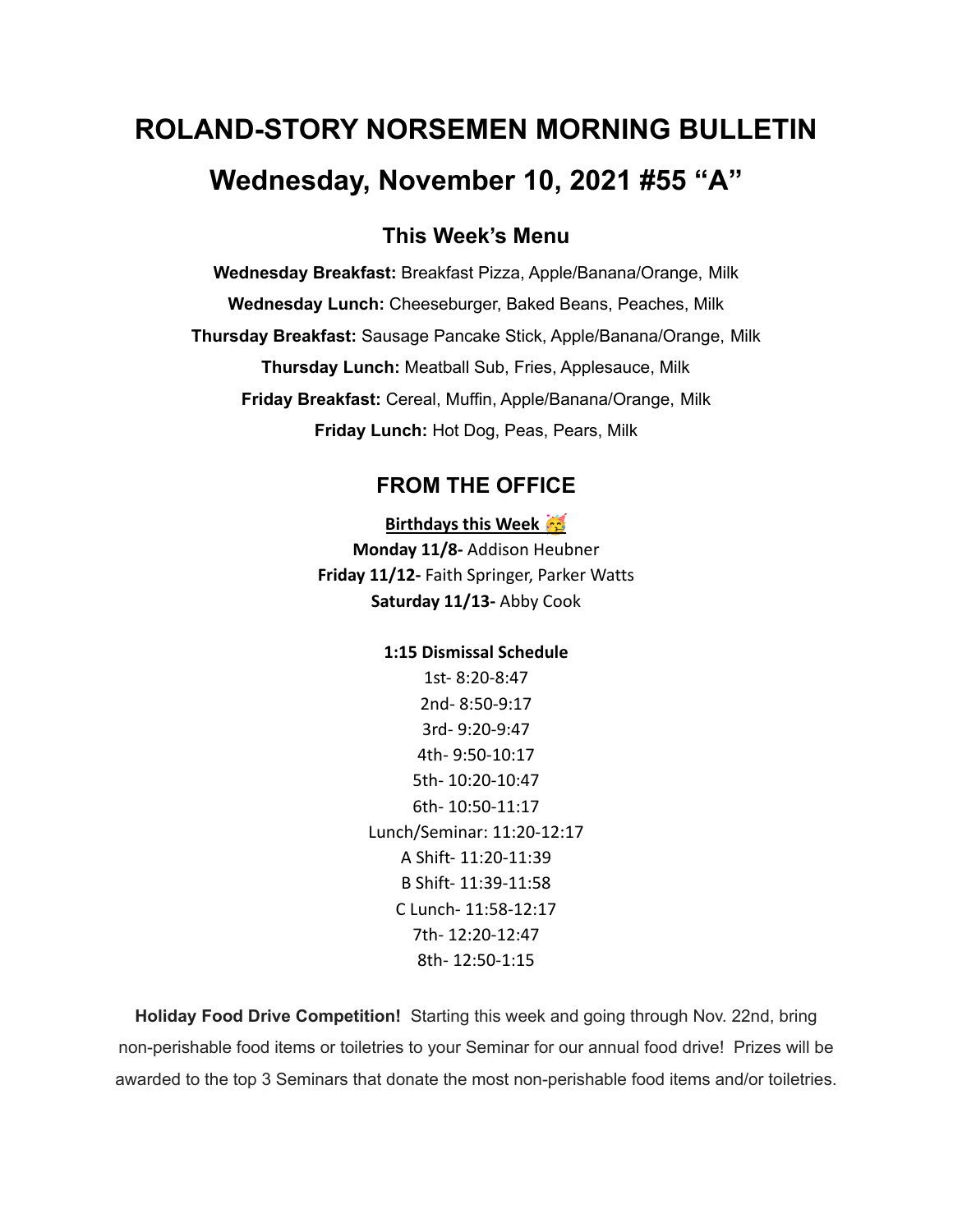Items will be donated to the local food bank and some of the toiletries will also go to the IA Student Council state project, which will also stay in the county. (11/22)

**Hey Norse Nation!** Key Club is hosting a **PINK OUT** during the home basketball game against South Hamilton on Friday, December 17th. In anticipation, there will be shirts sold on-line for both communities. Here is the link that closes November 24th: [Basketball](https://rsshcvc21.itemorder.com/shop/sale/?saleCode=VJQ3K) Pink Out Shirts All proceeds will be donated to the Bliss Cancer Center in Ames. Thanks for supporting cancer research and treatment! (11/23)

**J-term:** Students should be working on their rough draft of their project and talking to your Seminar teacher for help or guidance to have a quality project. Refer to the yellow document for answers to basic questions. If you are planning an off-site project, you will have to get that cleared by your Seminar teacher 1st, then schedule a time to talk to Mr. Boliver. DO NOT WAIT UNTIL THE LAST MINUTE ON THIS PROCESS. The online proposal form will open on November 15th for all students during Seminar.

#### **J-TERM Items**

**[Student](https://drive.google.com/file/d/1h6QugcDvlDevR3f9EywbUQrqVqyCPD5n/view?usp=sharing) J-Term Packet handed out Oct. 26**

**[Video](https://drive.google.com/file/d/1-IjAQRz891m66mXs_V_s9qC8_1HN0Jw_/view?usp=sharing)**



**[COUNSELOR](https://docs.google.com/document/d/1vmwczNPbDzXe9vFaG5LJMQ7NYDv-i4oQJHybqA65TUc/edit?usp=sharing) FOLDER (9-12)-Click here**

**College Visit**

Friday, 11/19 during seminar time (either Counselor's room or Auditorium depending on numbers)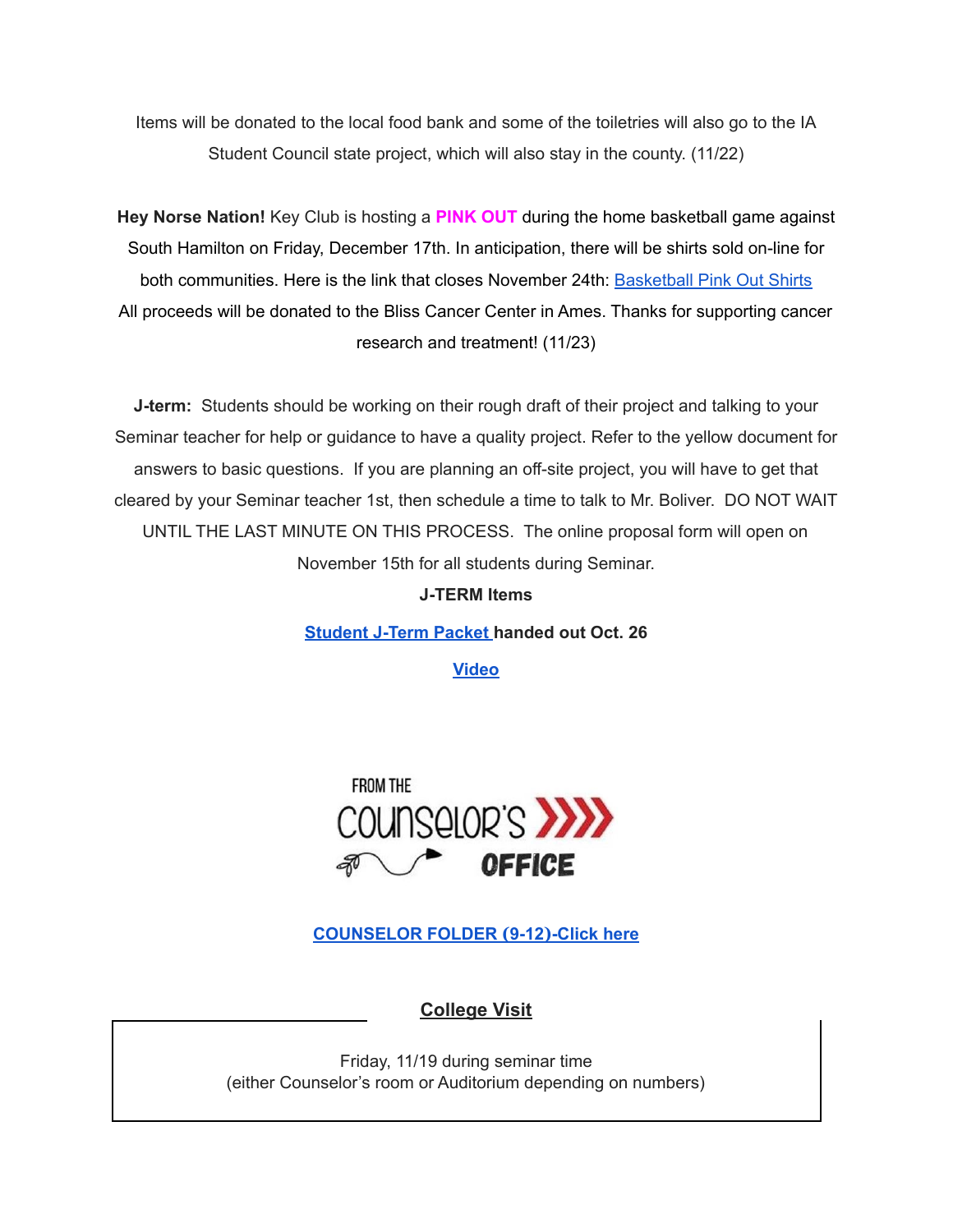|                       | Sign up here                                  |
|-----------------------|-----------------------------------------------|
|                       | *College Rep: Application help & College Info |
|                       | *ROTC (Air Force) Rep: Info                   |
| Iowa State University |                                               |

## **Scholarships**

[StudentScholarships.org](https://drive.google.com/file/d/1vNlRtrk0wQiX1jPIPjpUVHhi5zFlcRvw/view?usp=sharing) \*Search is On [Scholarship](https://studentscholarships.org/scholarship/19120/search_is_on_scholarship_scholarship.php)- \$2,000 due 11/30 \*Dell [Scholars](https://studentscholarships.org/scholarship/9745/dell_scholars_program_scholarship.php) Program- \$20,000 due 12/1 \*Jameela Jamil x I Weigh [Scholarship-](https://studentscholarships.org/scholarship/19302/jameela_jamil_x_i_weigh_scholarship_scholarship.php) \$5,000 due 12/2 \*Stephen J. Brady Stop Hunger [Scholarship-](https://studentscholarships.org/scholarship/8850/stephen_j_brady_stop_hunger_scholarships_scholarship.php) \$5,000 due 12/5 \*Science [Ambassador](https://studentscholarships.org/scholarship/14669/science_ambassador_scholarship_scholarship.php) Scholarship- \$40,000 due 12/13 \*Burger King [Scholars](https://studentscholarships.org/scholarship/10533/burger_king_scholars_program_scholarship.php) Program- \$50,000 due 12/15 \*Senior Planning Social Work and Eldercare [Scholarship](https://studentscholarships.org/scholarship/11393/senior_planning_social_scholarship.php)- \$900 due 12/15 \*Path to Pro [Scholarship](https://studentscholarships.org/scholarship/19069/path_to_pro_scholarship_program_scholarship.php) Program- \$2,000 due 12/31 \*CX [Scholarship-](https://studentscholarships.org/scholarship/19320/cx_scholarship_scholarship.php) \$10,000 due 12/31 \*Design Thinking [Scholarship](https://studentscholarships.org/scholarship/11010/design_thinking_scholarship_scholarship.php)- \$500 due 12/31 \*Certified Nursing Assistant [Scholarship-](https://studentscholarships.org/scholarship/19122/certified_nursing_assistant_scholarship_scholarship.php) \$1,000 due 12/31 \*Thiel High School [Fellowship](https://studentscholarships.org/scholarship/14065/thiel_fellowship_scholarship.php)- \$100,000 due 12/31 \*Power of Resilience [Scholarship-](https://studentscholarships.org/scholarship/14792/power_of_resilience_scholarship_scholarship.php) \$1,000 due 12/31 \*CC Bank's Young Scholars [Scholarship-](https://studentscholarships.org/scholarship/13729/cc_bank_s_young_scholars_scholarship_scholarship.php) \$2,000 due 12/31 \*Honor a Hero [Scholarship](https://studentscholarships.org/scholarship/19015/honor_a_hero_scholarship_scholarship.php)- \$1,000 due 12/31

## DAR [Scholarships-](https://dar.academicworks.com/) due 1/31

\*Alice W. Rooke- \$5,000 \*America 250! Scholarship- \$5,000 \*American Indians- \$4,000 \*Arthur Lockwood Beneventi Law- \$2,000 \*Caroline E. Holt Nursing- \$2,500 \*DAR Centennial- \$2,500 \*Dr. Aura-Lee A. Na James Hobbs Pittenger American History- \$2,000 \*Dr. Francis Anthony Beneventi Medical- \$5,000 \*Edward G. and Helen A. Borgens Elementary Teacher Education- \$1,500 \*Edward G. and Helen A. Borgens Secondary Teacher Education- \$1,500 \*Frances Crawford Marvin American Indian- \$Varies \*Irene and Daisy MacGregor Memorial- \$5,000 \*Leslie Andree Hanna Medical- \$5,000 \*Lillian and Arthur Dunn- \$2,500 \*Madeline Pickett (Halbert) Cogswell Nursing- \$2,500 \*Margaret Howard Hamilton- \$1,000 \*Mary Elizabeth Lockwood Beneventi MBA- \$2,000